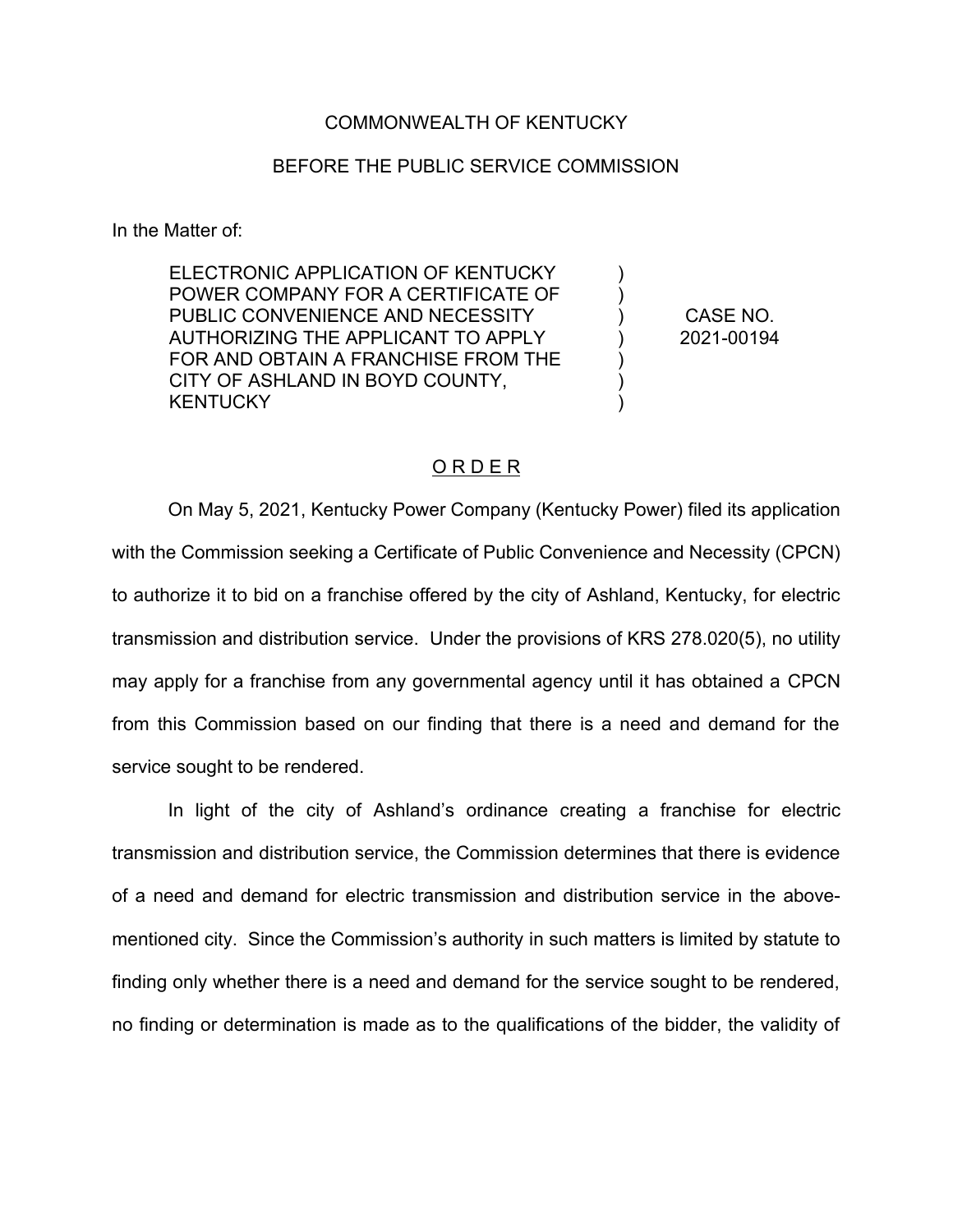any of the provisions of the franchise offered by said city, or the manner in which any franchise fee is to be treated for rate purposes.

The Commission directs Kentucky Power to the Commission's March 16, 2020 and March 24, 2020 Orders in Case No. 2020-00085<sup>1</sup> regarding filings with the Commission. The Commission expects the original documents to be filed with the Commission within 30 days of the lifting of the current state of emergency.

IT IS THEREFORE ORDERED that:

1. Kentucky Power is granted a CPCN that authorizes it to bid on a franchise offered by the city of Ashland, Kentucky, for electric transmission and distribution service.

2. If Kentucky Power is not the successful bidder, Kentucky Power shall file with the Commission, within ten days of the award of the franchise at issue, a written notice stating that Kentucky Power was not the successful bidder.

3. If Kentucky Power is the successful bidder, Kentucky Power shall file with the Commission, within ten days of the award of the franchise at issue, a copy of the executed franchise agreement and a statement disclosing the amount of the initial franchise fee.

4. If Kentucky Power is the successful bidder, Kentucky Power shall file with the Commission, within ten days of an increase or decrease in the amount of the initial franchise fee set forth in the franchise agreement, documentation setting forth the revised fee.

<sup>1</sup> Case No. 2020-00085, *Electronic Emergency Docket Related to the Novel Coronavirus COVID-19* (Ky. PSC Mar. 16, 2020), Order at 5-6. Case No. 2020-00085, *Electronic Emergency Docket Related to the Novel Coronavirus COVID-19* (Ky. PSC Mar. 24, 2020), Order at 1-3.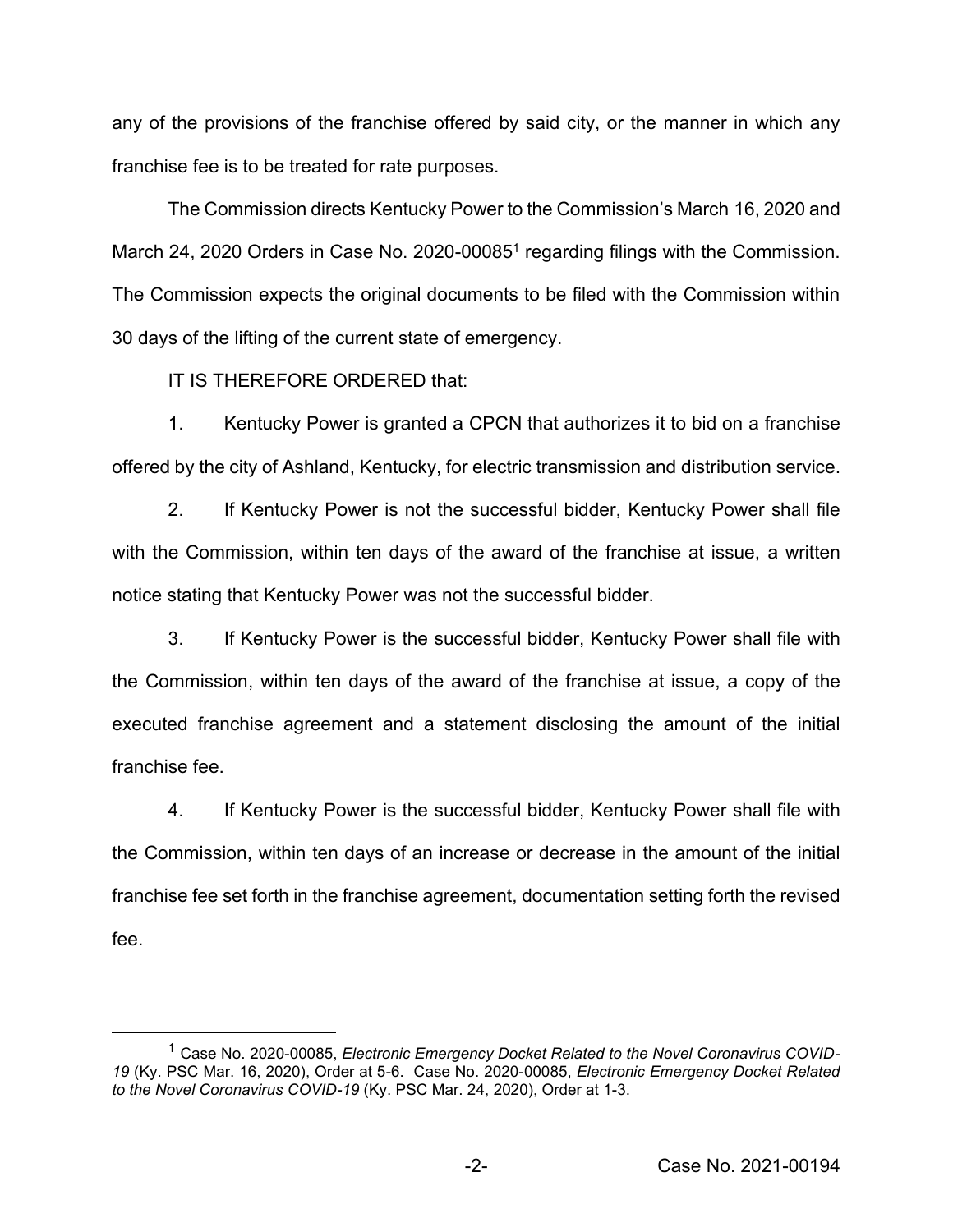5. Any documents filed pursuant to ordering paragraphs 2, 3, or 4 of this Order shall reference the number of this case and shall be electronically submitted via the Commission's electronic Tariff Filing System.

6. This Order shall not be construed as granting a CPCN to construct utility facilities in said city.

7. This case is closed and removed from the Commission's docket.

## [REMAINDER OF PAGE INTENTIONALLY LEFT BLANK.]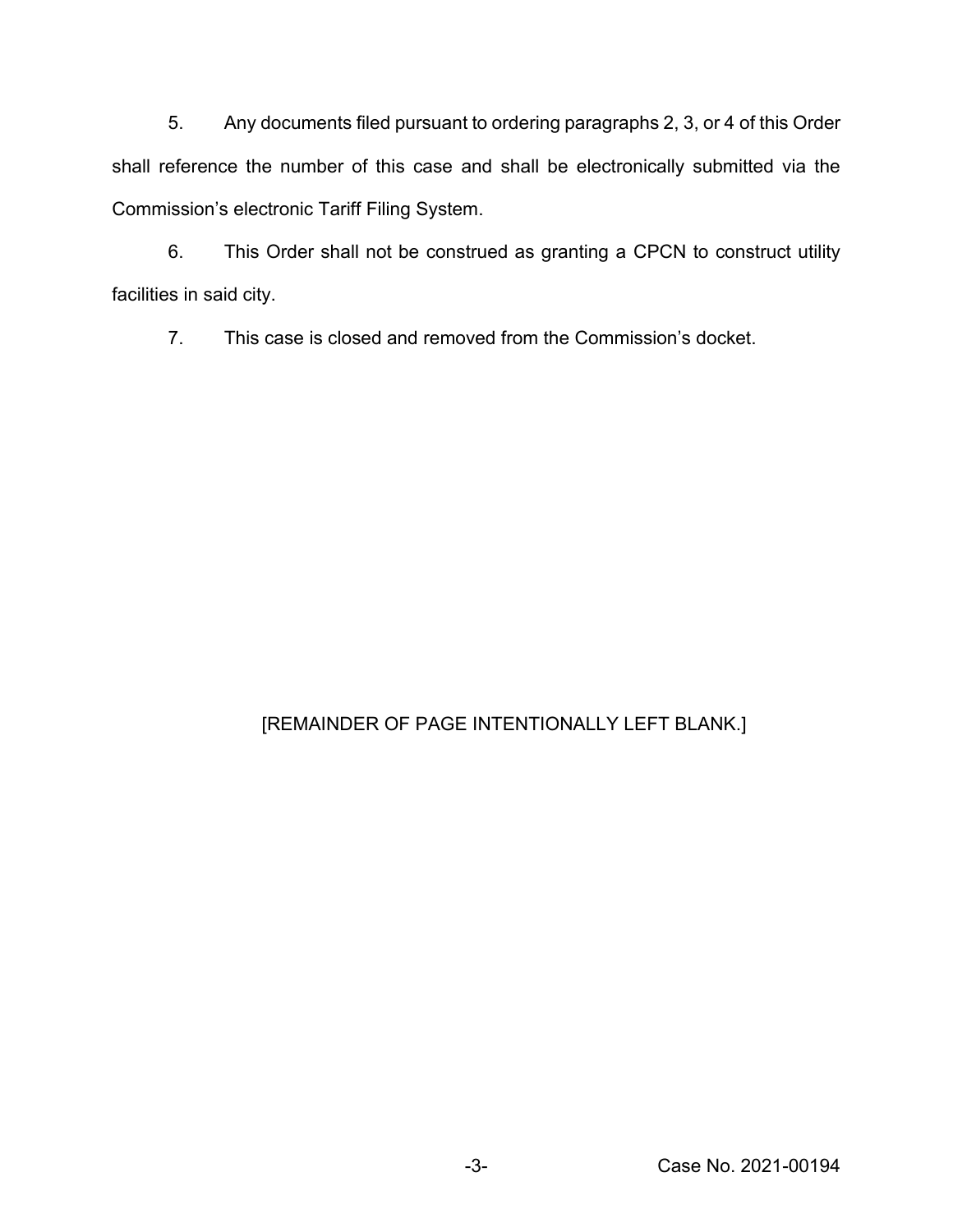By the Commission



ATTEST:

 $\overleftrightarrow{\text{Pred}}$ 

Executive Director

Case No. 2021-00194